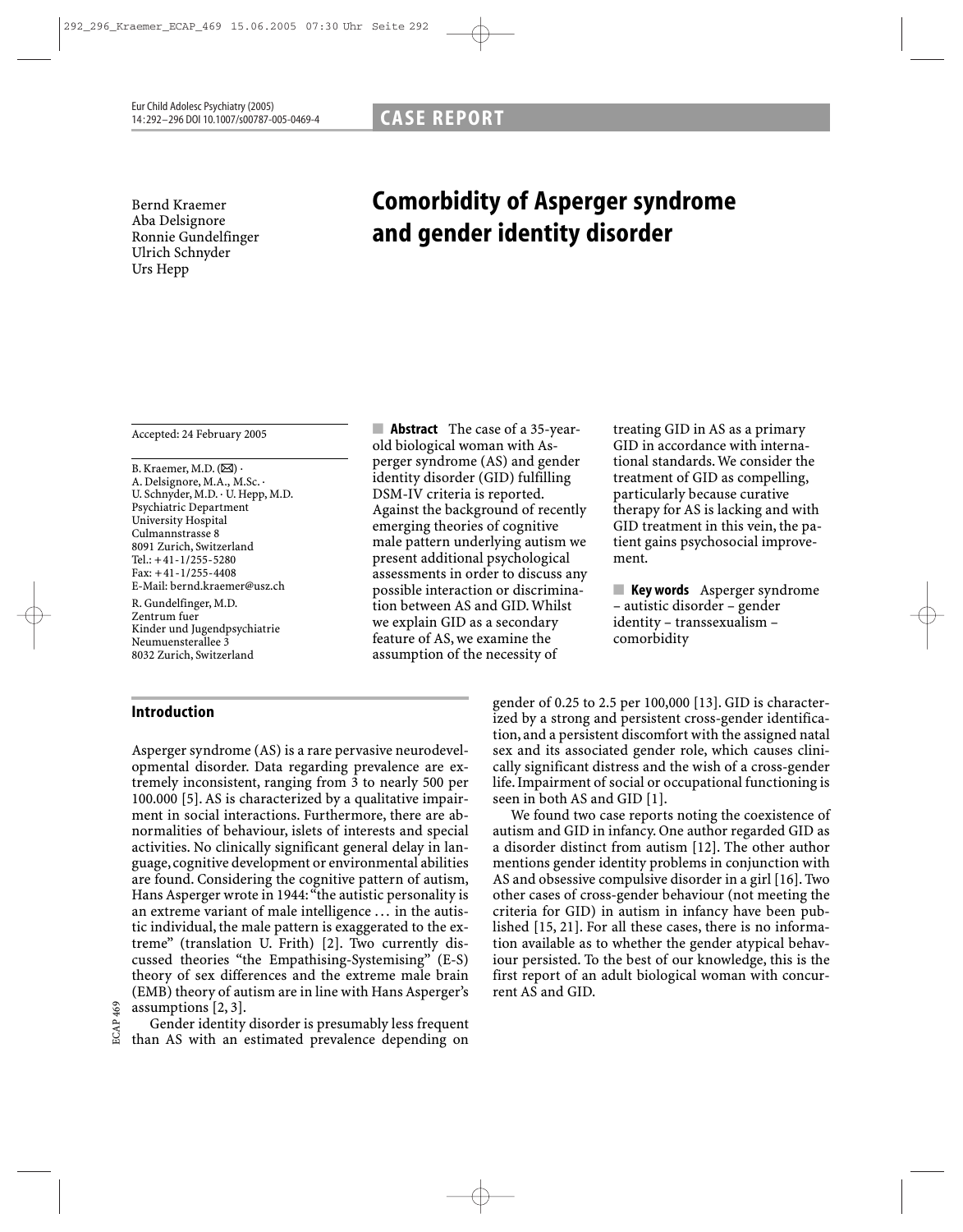## Case report

## ■ Family history

The patient is the first born of healthy parents. However, her father is described as somewhat reclusive and aloof, and some additional inappropriate stereotypical behaviour is reported. Neither autism, GID, nor any other psychiatric disorder had been diagnosed in the family.

## ■ Pregnancy and perinatal period

The patient's mother reported a normal pregnancy; she took no medication during pregnancy. Moreover, there is no history of prenatal medication with sex hormones. The patient was born in an uncomplicated 3-week preterm pelvic presentation birth. She was healthy, her birth weight was 3020 g and the birth length was 50 cm.

## ■ Course of Asperger syndrome from infancy to adulthood

The mother reported a normal early childhood development of her daughter. No language delay was observed and the cognitive and motor abilities met expectations. In social relationships, some inconsistencies were noticeable and she appeared unapproachable. From childhood on, she took a special interest in details and a persistent fascination in structured and geometric entities. All in all, the parents and teachers were not alarmed and no medical or psychological examination was requested. When she was 33 years old the patient herself instigated an examination of AS as she had been aware of her symptoms for a long time.

## ■ Development of GID from infancy on

As far as the patient can remember, she always wanted to be a boy. In her sparse peer-contacts, she chose male play-mates, was interested in football and developed tomboy behaviour. She insisted on being a boy and refused girl's clothing. Two heterosexual platonic partnerships are reported, both abandoned because of her lack of social and emotional reciprocity. At the age of 34, she had the coming-out of her GID, and sought treatment at our unit for GID at the Psychiatric Department of the University Hospital of Zurich, where the diagnosis of GID was confirmed and counselling was organized for her.

## ■ Current life-situation

Today she conducts her life as an independent adult. She is a graduate student, having successfully completed her apprenticeship.

## Methods

## ■ Psychiatric diagnosis

Psychiatric diagnosis was confirmed according to DSM-IV criteria by well-trained psychiatrists.

## ■ Intelligence and executive functions

Intelligence and executive functioning are of particular interest in AS, so, in order to estimate verbal and nonverbal intelligence, we administered computerized versions of the Vocabulary Test (Wortschatztest WST) [18] and the Performance Assessment System [Leistungsprüfsytem (LPS)] [10]. Executive function was tested with the electronic version of the Tower of Hanoï involving three pegs and four/five discs [7].

#### ■ Assessments focusing on gender traits and body image

Gender identity disorder led us to assess masculine (instrumental) and feminine (expressive) traits with the Personal Attitudes Questionnaire (PAQ) [17]. In order to measure body image disturbances, common among transsexual patients, we applied the Questionnaire for Assessment of the Own Body. [Fragebogen zur Beurteilung des eigenen Körpers (FbeK)] [19]. The FbeK consists of four scales: 1. attractivity/self-confidence; 2. emphasizing body image; 3. insecurity/apprehension; 4. body/sexual uneasiness.

## ■ Perception of emotional states

In addition to cognitive and gender identity centered testing,we were interested in the self-awareness and social cognition of our patient. We expected that the additional results from the Reading the Mind in the Eyes Test [4] would prove the mentalizing capacity and that the Toronto Alexithymia Scale (TAS) (a 26-item scale assessing deficits in the identification and expression of own emotions) [11, 20], plus the rating of external oriented, as opposite to analytical, thinking, would put us in a position to discuss the dynamic interrelation of AS and GID in our patient.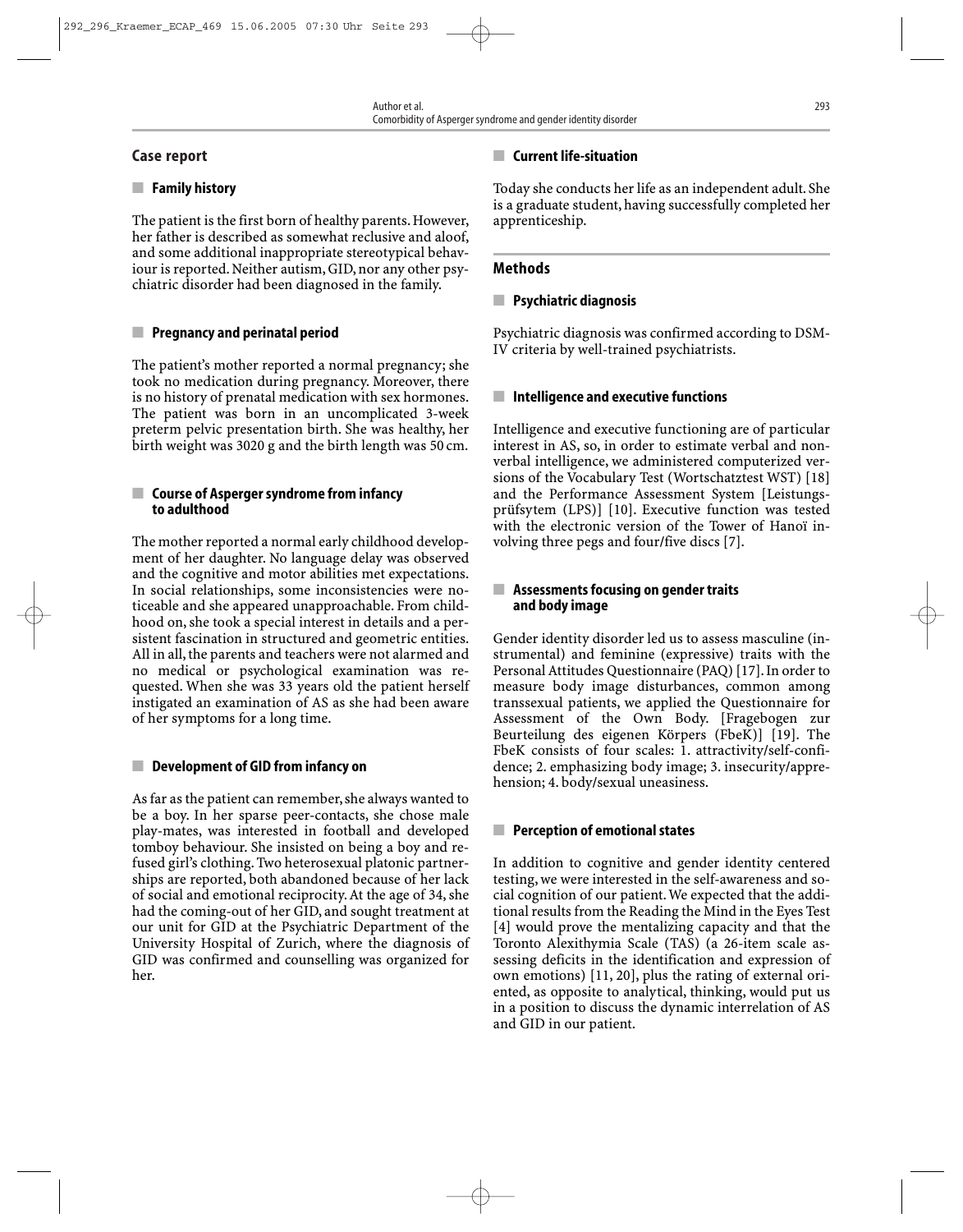#### Results

Test results are presented in Table 1.

#### ■ Psychiatric diagnosis

GID was diagnosed in 2003 by two of the authors (B. K. and U. H.) using established DSM-IV criteria [1]. In 2001, the AS diagnosis was confirmed by M. Asperger Felder, M. D., Child and adolescent psychiatrist, the daughter of Hans Asperger. (Currently re-examined and additional assessment of the autism spectrum quotient (AQ) [14] and Asperger Syndrome Diagnostic Interview (ASDI) [9] administered by one of the authors, R. G.)

## ■ Cognitive testing

Intellectual assessments with the WST and the LPS revealed that the patient was functioning at the upper average range of intelligence with no significant discrepancy between verbal and performance abilities [8]. As expected, the performance achieved at the Hanoï Tower task is well below the norm. The low score was anticipated due to the well-known deficits in executive functions in AS [6, 8].

#### ■ Assessments focusing on gender traits and body image

The PAQ showed lower femininity (emotionality) and higher masculinity (instrumentality) scores compared with male controls. This fits the profile of patients with

| <b>Scale</b>                                         | <b>Patient score</b> | <b>Norm</b><br>M(SD) |                    |
|------------------------------------------------------|----------------------|----------------------|--------------------|
| WST (verbal intelligence) <sup>a</sup>               | 125                  | 100(15)              |                    |
| LPS (performance-oriented intelligence) <sup>b</sup> |                      |                      |                    |
| Discerning rules                                     | 60                   | 50(10)               |                    |
| Logical reasoning                                    | 70                   | 50(10)               |                    |
| Fluid intelligence                                   | 65                   | 50(10)               |                    |
| Hanoï (first attempt) <sup>c</sup>                   |                      |                      |                    |
| 4 discs: score (seconds)                             | 3(384s)              | 5(1)                 |                    |
| score (number of moves)                              | 0(73m)               |                      |                    |
| 5 discs: score (seconds)                             | 4(445s)              | 5(1)                 |                    |
| score (number of moves)                              | 0(95m)               |                      |                    |
| Hanoï (second attempt) <sup>c</sup>                  |                      |                      |                    |
| 4 discs: score (seconds)                             | 7(50s)               | 5(1)                 |                    |
| score (number of moves)                              | 7(15m)               |                      |                    |
| 5 discs: score (seconds)                             | 7(94s)               | 5(1)                 |                    |
| score (number of moves)                              | 8(31m)               |                      |                    |
| Reading the Mind in the Eyes Test (RMET)             | 15                   | 26(3)                |                    |
| TASb                                                 |                      |                      |                    |
| Difficulties in the identification of emotions       | 40                   | 50(10)               |                    |
| Difficulties in the expression of emotions           | 79                   | 50(10)               |                    |
| <b>External oriented thinking</b>                    | 27                   | 50(10)               |                    |
| Alexithymia score                                    | 46                   | 50(10)               |                    |
| PAQ                                                  |                      | females <sup>d</sup> | males <sup>d</sup> |
| Feminine traits (expressivity)                       | 3.38                 | 4.60                 | 4.38               |
| Masculine traits (instrumentality)                   | 4.50                 | 3.50                 | 3.75               |
| <b>FBeK</b> b                                        | female <sup>e</sup>  | male                 |                    |
| Attractivity/self-confidence                         | 32                   | 24                   | 50(10)             |
| Emphasizing body image                               | 46                   | 51                   | 50(10)             |
| Insecurity/apprehension                              | 48                   | 51                   | 50(10)             |
| Body/sexual uneasiness                               | 51                   | 57                   | 50 (10)            |

a IQ-score (estimation); b T-scores; <sup>c</sup> z-scores; <sup>d</sup> no SD available; e transformation of row-scores into T-scores is different for males and females

Bold numbers indicate scores at least 2 SD below the norm

#### Table 1 Cognitive and "psychological" scores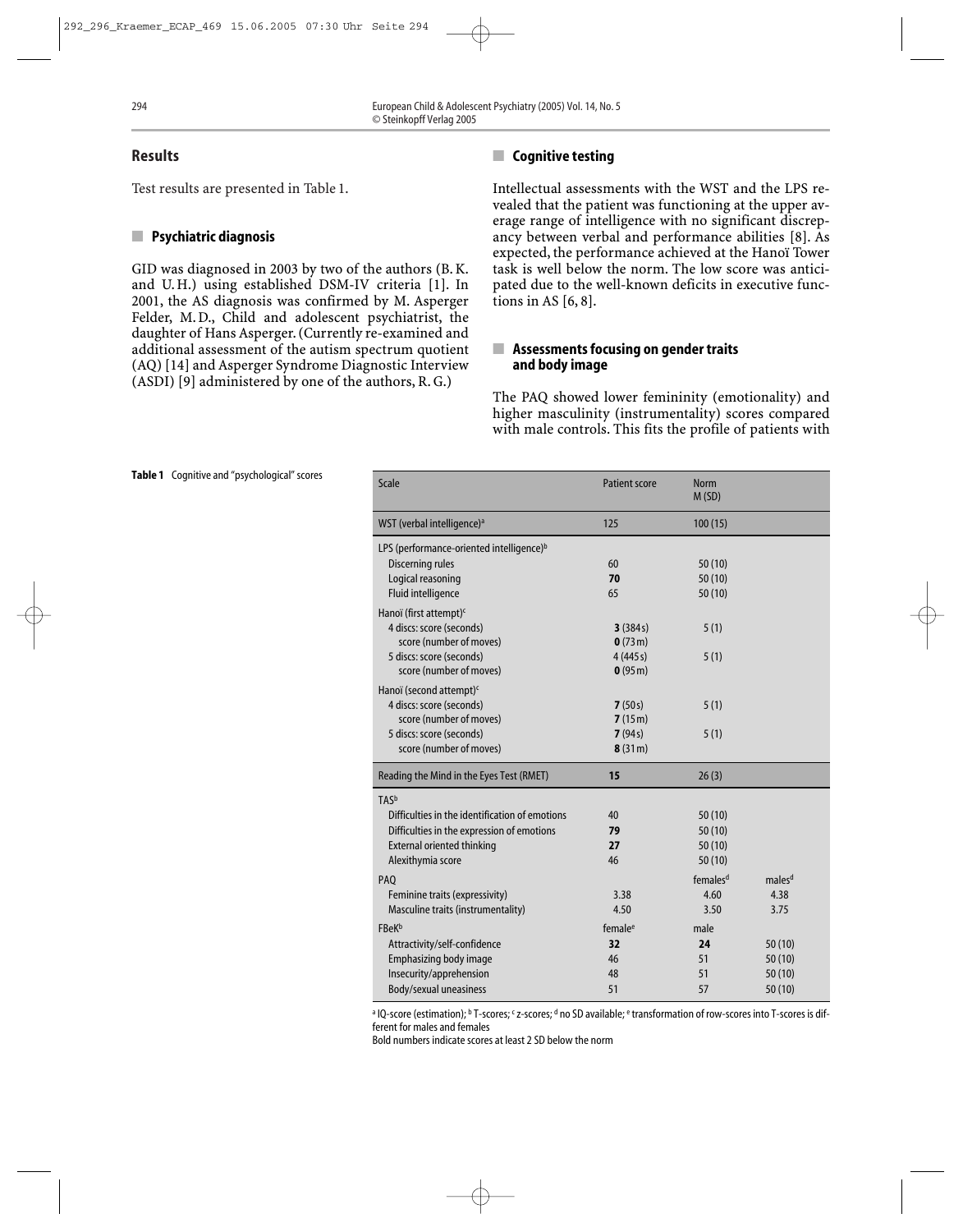Asperger syndrome [2] and is consistent with female-tomale GID. As clinical experience has repeatedly shown, low attractivity/self-confidence (FbeK) fits the body image distortions described by patients with gender identity syndrome.

#### ■ Perception of emotional states

The number of correctly identified states of mind is clearly below the norm and corresponds to the performance achieved by patients with Asperger syndrome [4]. TAS scores indicate a correct identification of (own) emotions, but a significant deficit in their expression. The low score in external oriented thinking (TAS) confirms a high abstract-logical functioning.

#### $\blacksquare$  Behaviour during the interview

During the Reading the Mind in the Eyes Test, the patient was particularly distressed by the impossibility of defining consistent criteria allowing a clear identification of states of mind. Instead of trying to base her decisions on emotional intuition like normal controls, she persevered with the same strategy based on logical criteria.She avoided any interaction with the examiner and talked to herself as if alone in the room.

#### Discussion

We report the case of a 35-year-old biological female patient diagnosed with AS as well as GID according to DSM-IV criteria.The coexistence of GID and AS is worth noting as the prevalences of both disorders are low.

Against the backdrop of currently discussed male cognitive characteristics in autism and well-known exaggerated masculinity in female-to-male GID patients, we were interested in the question of whether, using additional investigations, an underpinning of differentiation or unification of these entities can be made.

As expected for Asperger patients, verbal and nonverbal intelligence are situated in the upper norm, but executive functioning is disturbed. Reduced ability in expressing one's own emotions was found and the patient also showed difficulties in identifying emotions in other people. These findings are in accordance with the well-established cognitive profile of AS patients.

The development of GID comprises the patient's aversion to her body from early childhood on,dysphoric reaction on secondary sex characteristics, her refusal to wear girl's clothes and others. Our findings of low femininity and high masculinity PAQ scores are consistent with female-to-male GID. Low attractivity/self-confidence as found in the FbeK are consistent with body image distortions, observed in clinical work with femaleto-male GID. Our results meet the criteria of primary GID but, in our opinion, are thrown into doubt, through coexistent AS. Nonetheless, in the following, we point out the considerable overlap in cognitive domain and dare to hypothesize that AS is the evolutionary and dynamic underlying disorder.

As expected for AS, we noticed over-developed logical thinking and accentuation of logical-abstract abilities, as well as an imbalance of low emotionality and a high level of instrumental, non-emotional attributes including activity, lack of emotionality and perseverance. These characteristics are generally associated with masculinity and may have led to a subjective consciousness in our patient of being male. In this regard, primary cognition and perception in AS may be interpreted as masculine attributed and pave the way to the development of female-to-male GID. The adaptation of the male gender identity, from early life on, possibly enabled the patient to better integrate the lack of emotionality and the accentuated logical-abstract abilities. The extremely high level of masculinity can be interpreted as an additional compensatory effort to accentuate the biologically absent male side.

Taking this into account, we believe that, over the years, our patient has developed GID as a consequence of adopting male emotional and cognitive traits due to AS. Following this argument, GID in this patient could be regarded as a sequel to AS.

Although we explained GID as the secondary feature, we realize there is no curative therapy for AS. Against this backdrop, we developed the assumption of the necessity of treating GID in AS as a primary GID. The male identification has proven stable over time and the reallife test led to a remarkable psycho-social stabilization. The patient improved in psychological well-being and satisfaction during cross-gender living. These issues led to our decision to treat GID in our patient in accordance with international standards.

As we have demonstrated, AS and GID overlap considerably in their male cognitive pattern. Cognitive profiles are expressions of how the brain mediates behaviour. The extreme male brain theory of autism is well-known and we conceptualized the hypothesis that our patient, based on a male cognitive pattern, developed collaterally GID. On the other hand, it would have been equally easy to argue the opposite, i. e. that a GID patient additionally develops AS. This would not alter our treatment recommendations, but it gives a perspective on the field of brain research which is both necessary and exciting.